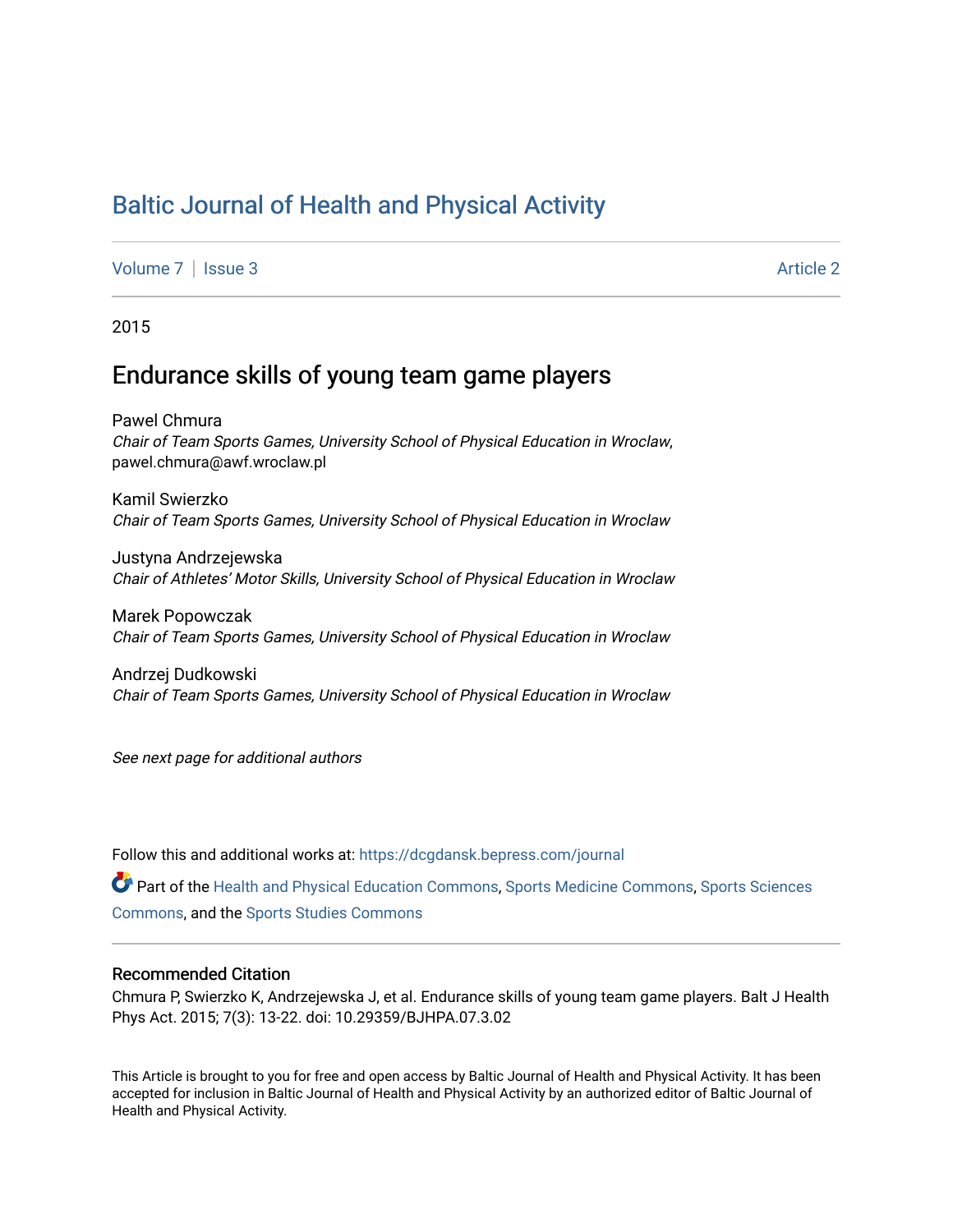# Endurance skills of young team game players

## Authors

Pawel Chmura, Kamil Swierzko, Justyna Andrzejewska, Marek Popowczak, Andrzej Dudkowski, Marek Konefal, and Andrzej Rokita

This article is available in Baltic Journal of Health and Physical Activity: [https://dcgdansk.bepress.com/journal/vol7/](https://dcgdansk.bepress.com/journal/vol7/iss3/2) [iss3/2](https://dcgdansk.bepress.com/journal/vol7/iss3/2)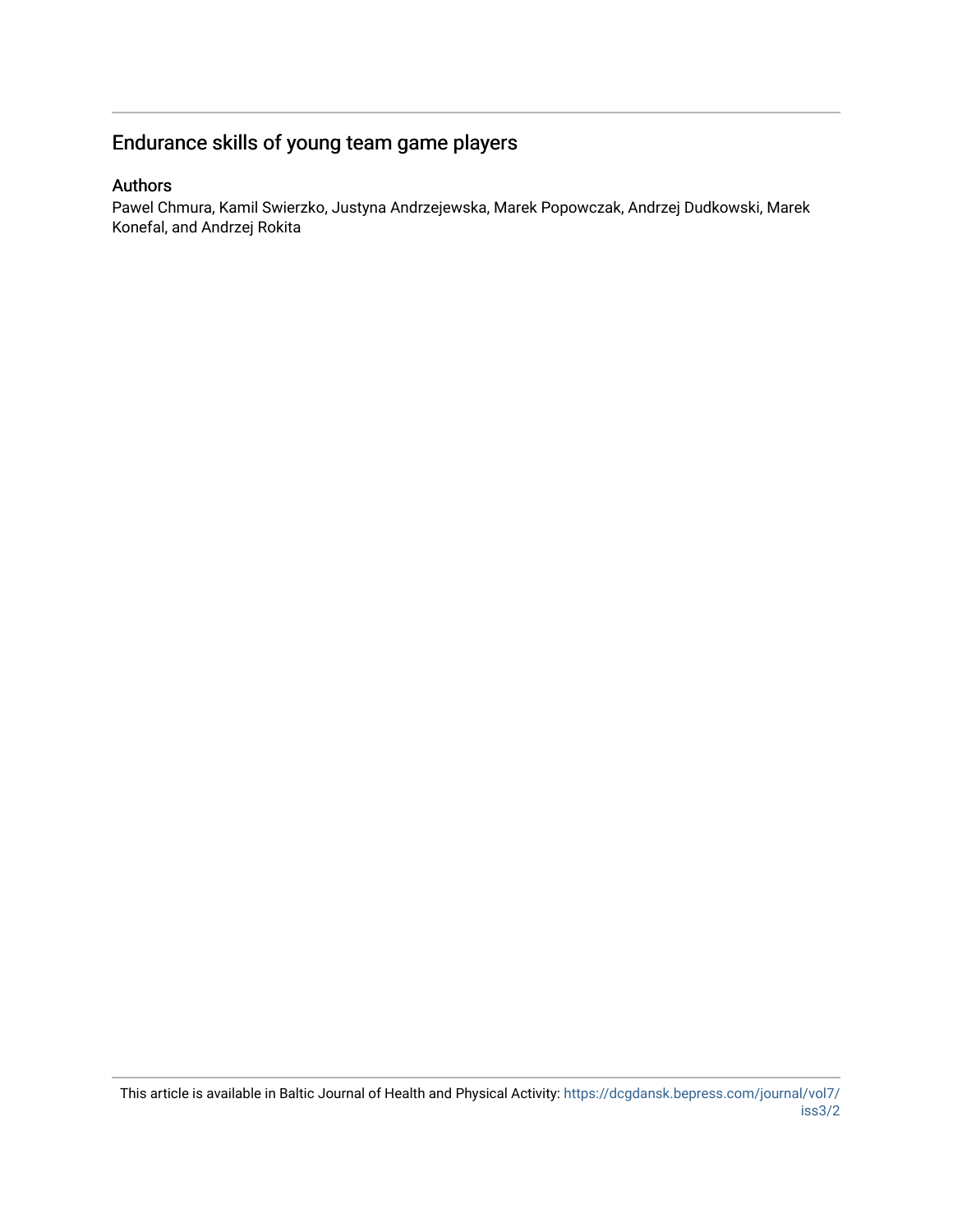# **Endurance skills of young team game players**

**Authors' Contribution:**

**A** Study Design

**B** Data Collection

**C** Statistical Analysis

- **D** Data Interpretation
- **E** Manuscript Preparation

**F** Literature Search

**G** Funds Collection

**Paweł Chmura1 ADE, Kamil Świerzko1 BDE, Justyna Andrzejewska2 BD, Marek Popowczak1 ABD, Andrzej Dudkowski1 BD, Marek Konefał2 BC, Andrzej Rokita1 AG**

<sup>1</sup> Chair of Team Sports Games, University School of Physical Education in Wroclaw

2 Chair of Athletes' Motor Skills, University School of Physical Education in Wroclaw

| abstract                |                                                                                                                                                                                                                                                                                                                                                                                                                                                                                                                                                                                                                                                                                                                                                                                                                                                                                         |
|-------------------------|-----------------------------------------------------------------------------------------------------------------------------------------------------------------------------------------------------------------------------------------------------------------------------------------------------------------------------------------------------------------------------------------------------------------------------------------------------------------------------------------------------------------------------------------------------------------------------------------------------------------------------------------------------------------------------------------------------------------------------------------------------------------------------------------------------------------------------------------------------------------------------------------|
| <b>Background</b>       | The aim of the present study was to assess physiological-biochemical reactions to incre-<br>mental exercise loads and the levels and development of endurance skills in young male<br>and female team game players.                                                                                                                                                                                                                                                                                                                                                                                                                                                                                                                                                                                                                                                                     |
| <b>Material/Methods</b> | The study sample comprised 370 soccer, handball, basketball and volleyball players (186<br>girls and 184 boys) from the Lower Silesian Regional Teams in Poland, aged 14.20 $\pm$ 1.37<br>years (boys) and $13.90 \pm 1.15$ years (girls). The exercise test consisted of the shuttle run<br>Beep Test for estimation of aerobic fitness. The assessment of endurance skills was based<br>on the length of the covered distance in the Beep Test as well as on measurements of the<br>heart rate (physiological) and blood lactate concentration (metabolic).                                                                                                                                                                                                                                                                                                                           |
| <b>Results</b>          | Among the four studied groups of players a statistically significant improvement in endu-<br>rance skills was noted in male volleyball players ( $p \le 0.05$ ).                                                                                                                                                                                                                                                                                                                                                                                                                                                                                                                                                                                                                                                                                                                        |
| <b>Conclusions</b>      | Significantly higher levels of endurance skills in young male handball, basketball and vol-<br>leyball players and in female volleyball players who remained on the regional teams for<br>two consecutive years may be an indication of the players' proper selection and training.<br>Significant changes in blood lactate concentration in young players, revealed in both cross-<br>-sectional and continuous studies, were only noted in male volleyball players. Significant<br>decreases in the heart rate in the cross-sectional study was found only in male handball<br>and basketball players and in female basketball players, whereas in the continuous study<br>only in male handball players. An assessment of young players' physiological-biochemical<br>reactions on the basis of exercise test results can effectively enhance the optimization of<br>training loads. |
| Key words               | endurance, team games, selection, Beep Test, lactate, heart rate                                                                                                                                                                                                                                                                                                                                                                                                                                                                                                                                                                                                                                                                                                                                                                                                                        |

| article details              |                                                                                                                                                                                                                                                                                                                                                                                                                                                                                                                                                                                                                                                                                                                                                                                                      |
|------------------------------|------------------------------------------------------------------------------------------------------------------------------------------------------------------------------------------------------------------------------------------------------------------------------------------------------------------------------------------------------------------------------------------------------------------------------------------------------------------------------------------------------------------------------------------------------------------------------------------------------------------------------------------------------------------------------------------------------------------------------------------------------------------------------------------------------|
| <b>Article statistics</b>    | Word count: 4,368; Tables: 3; Figures: 0; References: 35                                                                                                                                                                                                                                                                                                                                                                                                                                                                                                                                                                                                                                                                                                                                             |
|                              | Received: May 2015; Accepted: July 2015; Published: September 2015                                                                                                                                                                                                                                                                                                                                                                                                                                                                                                                                                                                                                                                                                                                                   |
| <b>Full-text PDF:</b>        | http://www.balticsportscience.com                                                                                                                                                                                                                                                                                                                                                                                                                                                                                                                                                                                                                                                                                                                                                                    |
| Copyright                    | © Gdansk University of Physical Education and Sport, Poland                                                                                                                                                                                                                                                                                                                                                                                                                                                                                                                                                                                                                                                                                                                                          |
| Indexation:                  | AGRO, Celdes, CNKI Scholar (China National Knowledge Infrastructure), CNPIEC, De Gruyter - IBR (International<br>Bibliography of Reviews of Scholarly Literature in the Humanities and Social Sciences), De Gruyter - IBZ<br>(International Bibliography of Periodical Literature in the Humanities and Social Sciences), DOAJ, EBSCO - Central<br>& Eastern European Academic Source, EBSCO - SPORTDiscus, EBSCO Discovery Service, Google Scholar, Index<br>Copernicus, J-Gate, Naviga (Softweco, Primo Central (ExLibris), ProQuest - Family Health, ProQuest - Health &<br>Medical Complete, ProQuest - Illustrata: Health Sciences, ProQuest - Nursing & Allied Health Source, Summon<br>(Serials Solutions/ProQuest, TDOne (TDNet), Ulrich's Periodicals Directory/ulrichsweb, WorldCat (OCLC) |
| <b>Funding:</b>              | The study is part of the research project no. RSA2 019 52: "Estimation of young people's predispositions to train<br>sport team games" carried out in the years 2013-14.                                                                                                                                                                                                                                                                                                                                                                                                                                                                                                                                                                                                                             |
| <b>Conflict of interest:</b> | Authors have declared that no competing interest exists.                                                                                                                                                                                                                                                                                                                                                                                                                                                                                                                                                                                                                                                                                                                                             |
| <b>Corresponding author:</b> | Paweł Chmura, University School of Physical Education, Al. I.J. Paderewskiego 35, 51-612 Wrocław, Poland;<br>office telephone number: 0048713473564; e-mail: pawel.chmura@awf.wroc.pl                                                                                                                                                                                                                                                                                                                                                                                                                                                                                                                                                                                                                |
| <b>Open Access License:</b>  | This is an open access article distributed under the terms of the Creative Commons Attribution-Non-commercial<br>4.0 International (http://creativecommons.org/licenses/by-nc/4.0/), which permits use, distribution, and<br>reproduction in any medium, provided the original work is properly cited, the use is non-commercial and is<br>otherwise in compliance with the license.                                                                                                                                                                                                                                                                                                                                                                                                                 |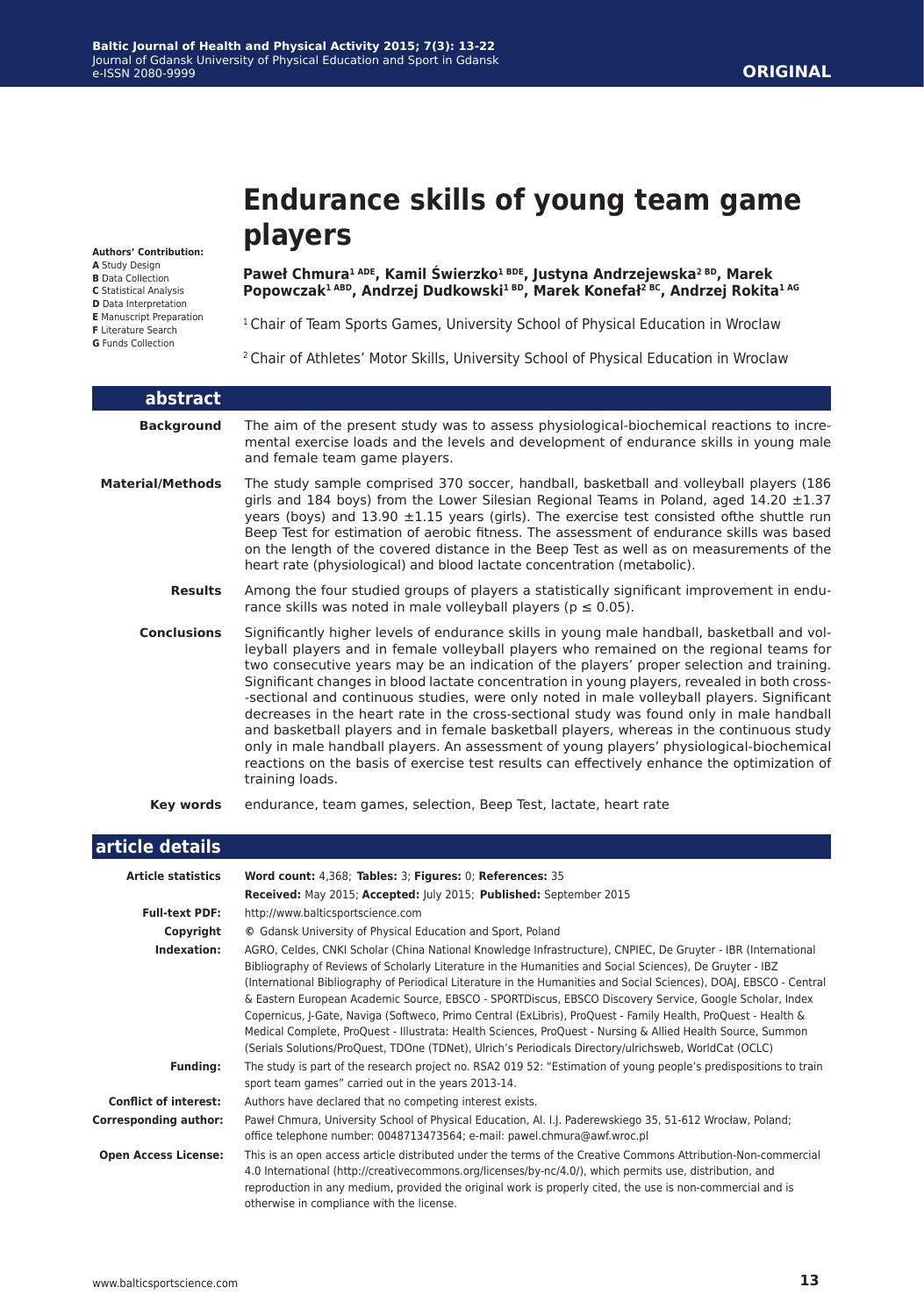## **introduction**

One of the major issues in modern sport has been lack of talent identification. There is a pressing need to lay down strict selection criteria that will enable children with sport predispositions to attain top results in particular sport disciplines [1]. It seems to be fully justified that sports talents should be sought also on the basis of results of general fitness tests [2].

Identification of motor abilities in young people during the period of their most intensive biological development is crucial. This period is decisive for the prospective sports careers of young people, whether amateur or professional. The process of selection for particular sports is a complex one. It involves undertaking a number of actions aimed at elimination of those individuals who guarantee no prospective success in particular sports. In their decision-making sport coaches consider candidates' somatic build, fitness, personality traits, technical and tactical skills and – regarded as the most important – motor skills [3-5]. This has been confirmed by Reilly et al. [2] and Malina et al. [6].

The training of talented young members of Polish Regional Teams in various team games places a particular emphasis on the control of physical loads, as successful sport performance is determined by multiple factors [7]. From the practical point of view regular control of athletes allows coaches to find answers to a number of key questions: Do trainees attain better results in successive tests? Is the training process correct? Is there an improvement in trainees' sport-specific motor skills? Have there been any overloads or underloads of trainees' bodies?

Studies in morphology, physiology, neurophysiology, psychophysiology, and exercise biochemistry clearly indicate considerable differences between individuals in terms of muscle cells, motor units, stimulation rates, metabolic processes, and enzymatic activity [8]. Thus, individualization of training loads is necessary for the development of motor skills. It can only be achieved if objective data about anathlete's body is available. To obtain such data different exercise tests should be used on a regular basis. It has been proven that appropriate training methodology, forms, and means used during periods in which a given motor skill develops faster (so-called sensitive periods) are much more effective [1]. The effect of stimulation is greater, if exercise loads correspond with young athletes' biological abilities. On the other hand, coaches' ignorance of the sensitive periods in the training process leads to slower development of a given motor skill [9]. Researchers also point to the need of regular monitoring of training loads in team games, which guarantees the optimal development of players' motor skills [7, 10].

In sports team games the variability, acyclical character, performance intensity and dynamics depend on players' positions on the pitch, game tactics and – first of all – on players' levels of motor skills [11]. Moreover, each team sport is based on individual actions of players who must master numerous motor habits, i.e. intended and thoroughly planned reactions to the opponent's actions [12]. Soccer, handball and basketball share many similarities in relation to the structure of human movement, and are classified as directly competitive sports. Players during matches perform a great number of complex activities with and without the ball, such as jogging, low-, medium- and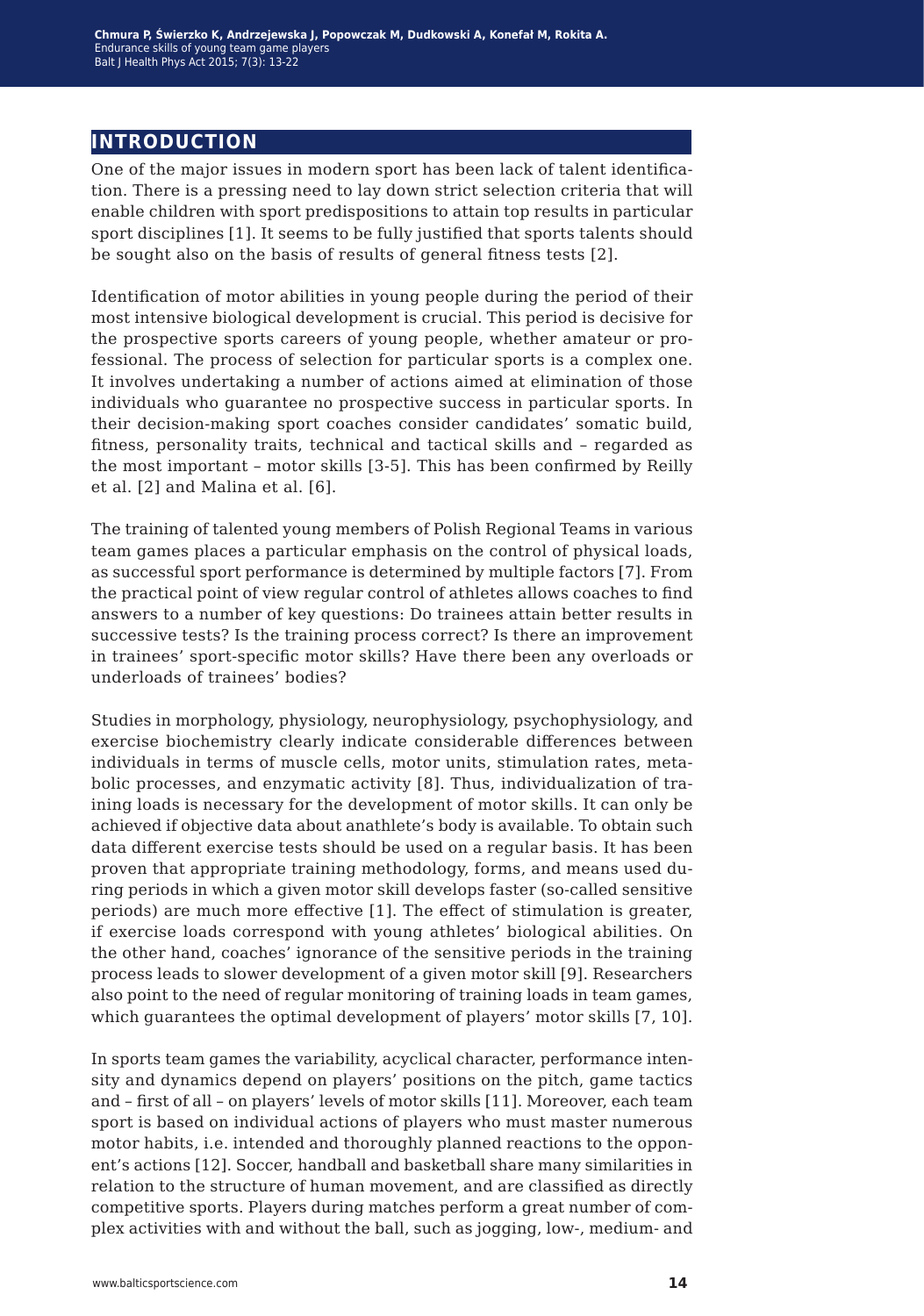high-intensity running, changing paces, sprinting and jumping. All these activities, which have been acquired earlier, should be controlled and refined. Many sport coaches also stress the role of players' volitional traits, and consider players' mental predispositions as decisive in modern sport [13, 14].

Endurance in team sports is manifested by the readiness to perform repeated short-lasting efforts by soccer, handball, and basketball players, and explosive exercises by volleyball players. Physiologically, two types of endurance can be distinguished: aerobic and anaerobic [15, 16]. A high level of aerobic endurance enables players to develop and maintain high-intensity activities in match-play. It is also conducive to faster recovery during and after the game and constitutes abasis for good and stable sport fitness [17]. Anaerobic endurance is manifested by the ability to build up the oxygen debt and high tolerance to homeostasis imbalance. It allows players to develop maximal power in the shortest possible time over short distances at a high rate. The knowing and understanding of processes taking place in the human body enable coaches to prepare athletes much better before particular competitions and the entire competitive season. It was also noted that puberty is the most favorable period for developing endurance [18].

Gronek et al. [19, 20] stressed the need for genetic research in team sports, which can greatly facilitate the individualization of the training process. It should be emphasized that athletes' endurance, speed, and strength skills are genetically determined. Also the maximal oxygen uptake  $(VO, max)$ , as a basic index of physical fitness, is associated with the athlete's genetic profile. Studies show that athletes with a higher VO<sub>2</sub>max demonstrate higher performance [21]. Nikolaidis [22] observes that intensity in sports training, especially in team games, can also be assessed by the heart rate measured by exercise tests. In match-play the exercise intensity amounts to 80-90% HRmax [23], and blood lactate concentration ranges between 2 and 10 mmol/ $[24]$ . Le Meur et al. [25] recommend the monitoring of lactate concentration during training for estimation of possible underloads and overloads. It is, in fact, the most often applied biochemical index in sport practice.

Considering the dynamic development of motor skills in young athletes, aregular use of exercise tests is recommended. The aim of the present study was to assess physiological-biochemical reactions to incremental exercise loads and the dynamics of development of endurance skills in young male and female team game players.

## **material and methods**

The study sample consisted of 370 young soccer, handball, basketball, and volleyball players (186 girls and 184 boys) from the Lower Silesia Regional Teams. Fifty-five of the selected participants took part in the exercise tests in 2013 and repeated them in 2014. The boys' mean body height was 175.20  $\pm 14.76$  cm, and girls' body height was  $167.60 \pm 8.83$  cm. The boys' body mass was 62.70  $\pm$ 15.51 kg and girls' body mass was 57.80  $\pm$ 10.11 kg. The boys' mean age was  $14.20 \pm 1.37$  years, and the girls'  $13.90 \pm 1.15$  years.

The multistage shuttle run test (Beep Test) was used in the study to measure aerobic fitness of sport training groups of children and youth [26, 27]. The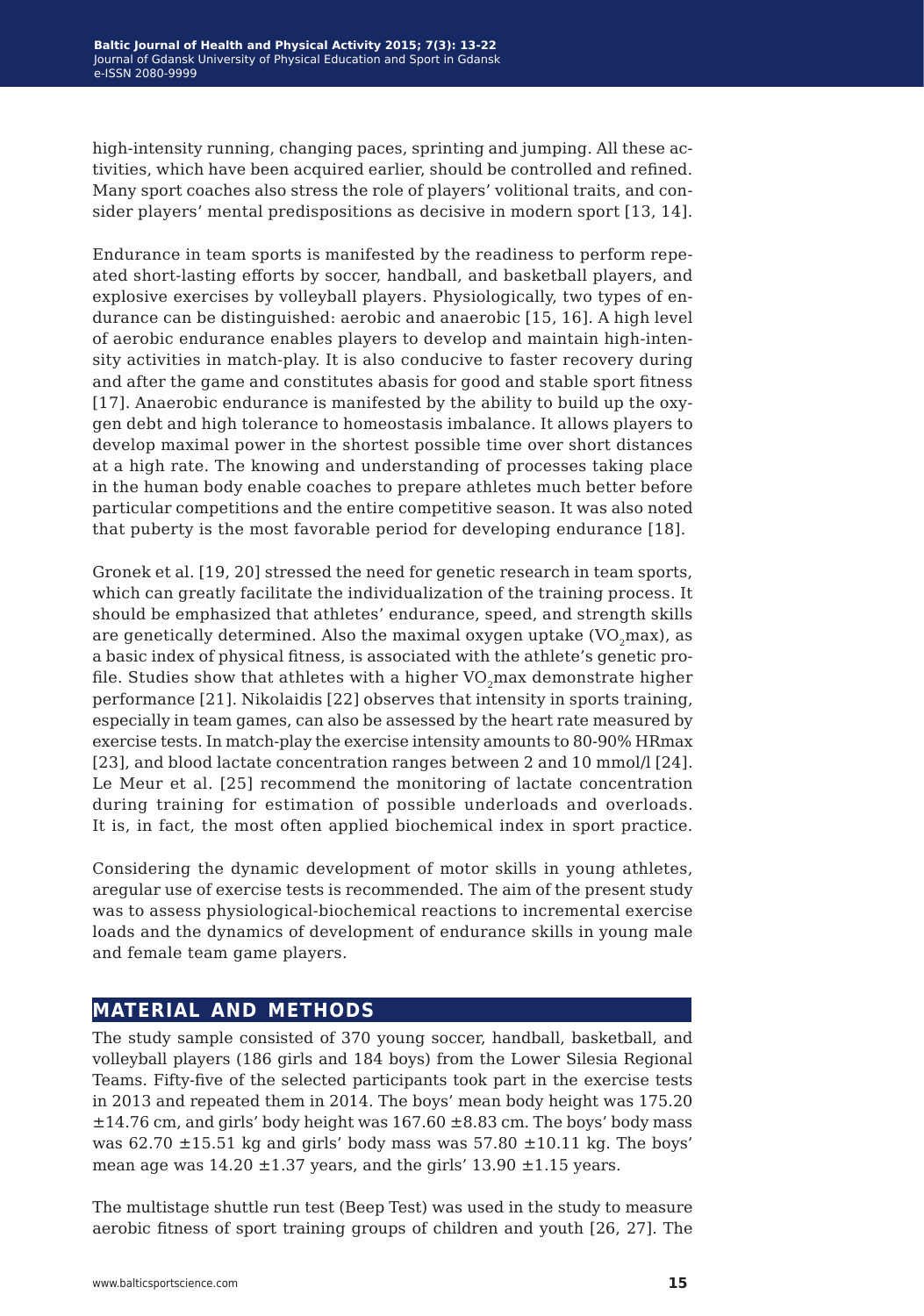assessment of endurance skills was carried out on the basis of the covered distance in the Beep Test. The exercise test took place in a gym, between 9.00 and 12.00, always in the same conditions. The shuttle run was performed over a 20 m distance, with increases in speed every minute signaled by recorded beeps. A run was completed when a participant was not able to continue running at a given speed. A standard Beep Test CD with recorded beeps was used to signal the incremental exercise intensities.

The monitoring of participants' endurance skills was on two levels: physiological - by recording the heart rate (HR), and metabolic - by measuring blood lactate concentration (LA). The heart rate was measured with the Polar Team 2 System. The HRmax attained by the end of the Beep Test was used for analysis. The blood lactate level was measured with a Lactate Scout apparatus (SensLab) with the measuring range of 0.5-25 mmol/l, using the enzymatic-amperometric method of measurement of capillary blood lactate [28, 29]. The measurements were carried out immediately after completion of the exercise test.

The analysis of the results was twofold. Firstly, cross-sectional studies of the players from Lower Silesia Regional Teams were carried out in 2013 and 2014. The levels of endurance skills in soccer, handball, basketball and volleyball were compared among the participants who were selected for the teams in 2013, who remained on the teams in 2014, who were not selected in 2014, and who were selected for the first time in 2014. Secondly, repeated tests were performed by participants who remained on the regional teams for two consecutive years, i.e. 2013 and 2014.

The study was part of research project no. RSA2 019 52 "Estimation of young people's predispositions to train sport team games" carried out in the years 2013-14, which has the approval of the Bioethics Committee.

The statistical analysis was carried out with the use of Statistica ver. 10.0 software package. Arithmetic means and standard deviations were calculated. To compare the mean values of examined variables, an ANOVA was performed. The differences between pairs of means were checked with Fisher's least significant difference (LSD) test. The levels of statistical significance were set at  $p \le 0.05$ ,  $p \le 0.01$  and  $p \le 0.001$ .

The tools and equipment for the study came from the certified Ball Games Lab (PN -EN ISO 9001:2009) of the Chair of Sports Team Games of the University School of Physical Education in Wroclaw.

## **results**

#### **Cross-sectional study**

#### *Endurance skills*

Among the players from the Lower Silesian Regional Teams in 2013, the handball players who remained on the team in 2014 covered a significantly longer distance in the exercise test ( $p \le 0.05$ ) than the players who were not selected for the 2014 season (Tab. 1).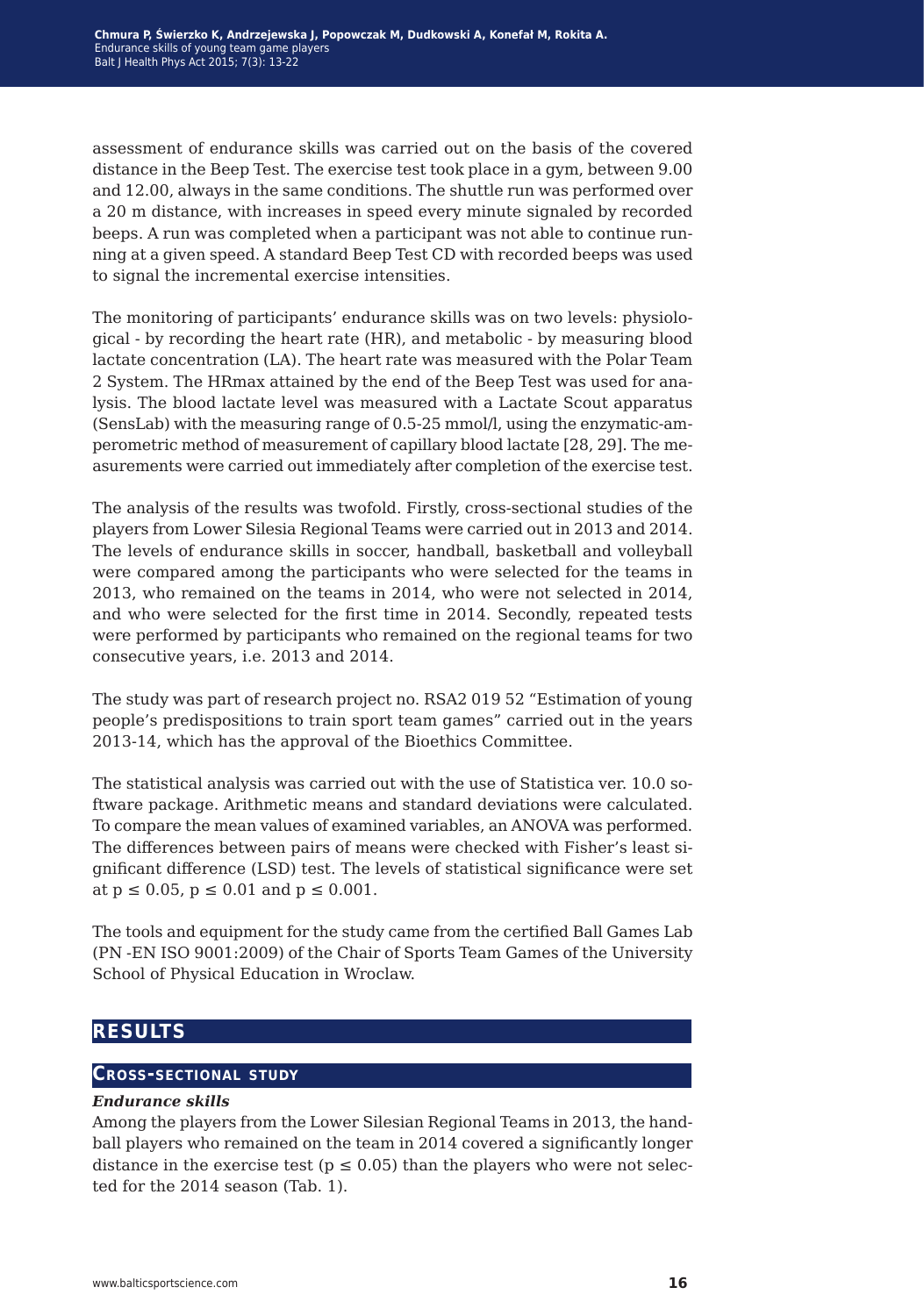In 2014 a higher level of endurance skills was noted in players who repeated the exercise tests in 2014 than in players who did not remain on their teams for the next year: male basketball players ( $p \le 0.05$ ), male volleyball players  $(p \le 0.05)$ , and female volleyball players  $(p \le 0.01)$ .

|     | Year | Soccer             |                         | Handball            |                     | Basketball          |                     | Volleyball           |                         |  |
|-----|------|--------------------|-------------------------|---------------------|---------------------|---------------------|---------------------|----------------------|-------------------------|--|
| Sex |      | $N-R$              | $\mathbb R$             | $N-R$               | R                   | $N-R$               | $\mathbb{R}$        | $N-R$                | R                       |  |
|     |      | $x \pm SD$         |                         |                     |                     |                     |                     |                      |                         |  |
| М   | 2013 | 1678.46<br>±400.95 | 1700.00<br>$\pm 603.99$ | 1791.82*<br>±435.55 | 2084.44*<br>±292.54 | 1832.50<br>±453.86  | 1632.50<br>±290.41  | 1584.76<br>±308.22   | 1570.00#<br>±457.95     |  |
|     | 2014 | 1977.93<br>±356.26 | 2193.33<br>±533.04      | 1806.32<br>±348.91  | 1931.11<br>±423.69  | 1530.00*<br>±507.02 | 1932.50*<br>±305.18 | 1668.00*<br>±473.09  | $1995.00*$ #<br>±400.82 |  |
| W   | 2013 | 1317.14<br>±347.26 | 1348.00<br>±243.97      | 1173.33<br>±231.89  | 1240.00<br>±213.54  | 1284.44<br>±332.73  | 1540.00<br>±300.89  | 1069.09<br>±285.85   | 1234.55<br>±261.09      |  |
|     | 2014 | 1451.72<br>±320.43 | 1572.00<br>±130.84      | 1216.19<br>±338.09  | 1295.00<br>±268.02  | 1490.59<br>±301.34  | 1697.14<br>±315.69  | 1009.23**<br>±260.28 | $1330.91**$<br>±242.71  |  |

**Table 1.** The covered distance [m] in cross-sectional and continuous studies of players who did not repeat (N-R) and who repeated (R) the shuttle run exercise test

Statistically significant difference in the cross-sectional study:  $*(p \le 0.05);$  \*\* $(p \le 0.01);$  \*\*\* $(p \le 0.001)$ 

Statistically significant difference in the continuous study:

# ( $p \le 0.05$ ); ## ( $p \le 0.01$ ); ### ( $p \le 0.001$ )

#### *Lactate blood concentration*

In 2013 the test results revealed that male volleyball players attained a statistically higher lactate level after the Beep Test ( $p \le 0.05$ ). In players who did not repeat the exercise tests the lactate concentration was  $11.84 \pm 3.21$ mmol/l, while in the selected players it amounted to 15.08 ±4.35 mmol/l (Tab. 2). In 2014 no statistically significant differences were found.

**Table 2.** Blood lactate concentration [mmol/l] in cross-sectional and continuous studies of players who did not repeat (N-R) and who repeated (R) the shuttle run exercise test

| Sex | Year | Soccer         |                     | Handball       |                | Basketball     |                | Volleyball      |                    |
|-----|------|----------------|---------------------|----------------|----------------|----------------|----------------|-----------------|--------------------|
|     |      | $N-R$          | R                   | $N-R$          | R              | $N-R$          | R              | $N-R$           | R                  |
|     |      | $x \pm SD$     |                     |                |                |                |                |                 |                    |
| M   | 2013 | 8.72<br>±2.68  | $10.33 \pm$<br>4.96 | 12.13<br>±5.49 | 12.77<br>±2.95 | 10.07<br>±2.87 | 9.99<br>±3.20  | 11.84*<br>±3.21 | $15.08*#$<br>±4.35 |
|     | 2014 | 11.09<br>±3.96 | $10.13 \pm$<br>4.51 | 14.24<br>±2.83 | 12.76<br>±2.61 | 11.56<br>±4.06 | 11.44<br>±4.17 | 12.55<br>±3.82  | 11.76#<br>±2.81    |
| W   | 2013 | 10.93<br>±3.28 | 13.76<br>± 4.45     | 11.54<br>±4.04 | 15.32<br>±5.86 | 12.54<br>±4.24 | 14.21<br>±2.84 | 12.77<br>±4.52  | 12.00<br>±2.94     |
|     | 2014 | 10.60<br>±3.67 | 12.20<br>± 2.71     | 10.92<br>±3.32 | 12.52<br>±4.18 | 12.58<br>±3.18 | 14.19<br>±3.36 | 11.99<br>±3.60  | 12.92<br>±2.89     |

Statistically significant difference in the cross-sectional study:  $*(p \le 0.05);$  \*\* $(p \le 0.01);$  \*\*\* $(p \le 0.001)$ 

Statistically significant difference in the continuous study: # ( $p \le 0.05$ ); ## ( $p \le 0.01$ ); ### ( $p \le 0.001$ )

#### *Heart rate*

No statistically significant differences in the heart rate between the examined groups of players were noted in 2013. In the tests carried out in 2014, a significantly lower heart rate was observed in the groups of male basketball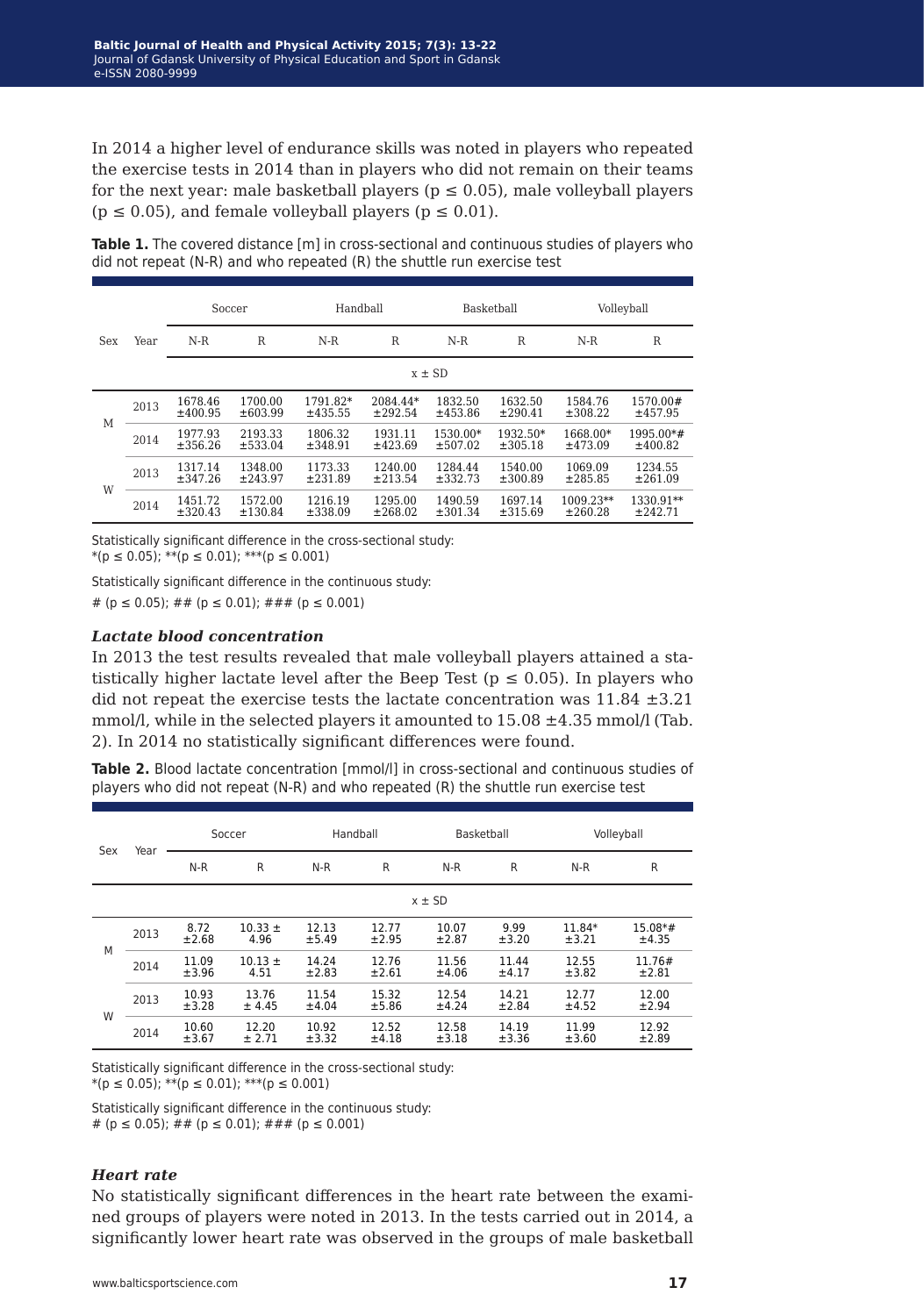players, female basketball players, and male handball players ( $p \le 0.05$ ) who remained on their teams in the following years than in the remaining players (Tab. 3). The biggest difference in heart rate, i.e. above 8 bpm, was noted in male handball players.

| Sex | Year | Soccer            |                 | Handball              |                         | Basketball        |                    | Volleyball      |                 |  |  |
|-----|------|-------------------|-----------------|-----------------------|-------------------------|-------------------|--------------------|-----------------|-----------------|--|--|
|     |      | $N-R$             | R               | N-R                   | R                       | N-R               | R                  | $N-R$           | R               |  |  |
|     |      |                   | $x \pm SD$      |                       |                         |                   |                    |                 |                 |  |  |
| M   | 2013 | 204.69<br>±9.45   | 209.00<br>±5.57 | 200.36<br>±7.88       | $202.56 \# \#$<br>±6.91 | 199.05<br>±6.89   | 201.13<br>±6.27    | 201.29<br>±7.05 | 205.50<br>±8.04 |  |  |
|     | 2014 | 204.10<br>$+8.71$ | 207.67<br>±4.73 | 199.68*<br>$\pm 9.67$ | $191.11**$ #<br>$+9.45$ | 202.94*<br>±8.00  | $196.13*$<br>±5.30 | 189.00<br>±8.83 | 207.25<br>±5.99 |  |  |
| W   | 2013 | 199.29<br>±13.47  | 210.20<br>±6.65 | 201.57<br>±11.53      | 203.50<br>±9.15         | 202.83<br>±12.37  | 199.57<br>±5.38    | 204.55<br>±8.28 | 205.64<br>±7.50 |  |  |
|     | 2014 | 203.97<br>±9.79   | 211.60<br>±9.79 | 202.19<br>±8.48       | 202.00<br>±6.06         | 205.65**<br>±5.96 | 195.57**<br>±10.88 | 205.62<br>±9.02 | 204.45<br>±5.96 |  |  |

Table 3. Heart rate [bpm] in cross-sectional and continuous studies of players who did not repeat (N-R) and who repeated (R) the shuttle run exercise test

Statistically significant difference in the cross-sectional study:  $*(p \le 0.05);$  \*\* $(p \le 0.01);$  \*\*\* $(p \le 0.001)$ 

Statistically significant difference inthe continuous study: # ( $p \le 0.05$ ); ## ( $p \le 0.01$ ); ### ( $p \le 0.001$ )

#### **Repeated measurements**

#### *Endurance skills*

Among the players of the examined four team games, a statistically significant improvement in endurance skills was noted in male volleyball players (p  $\leq$  0.05) (Tab. 1). In 2013 they covered a distance of 1,570  $\pm$ 457.95 m, and in  $2014 - 1995 \pm 400.82$  m. Only male handball players did not reveal an improvement in their endurance skills.

#### *Lactate blood concentration*

The lactate blood level was shown to have decreased in the group of male volleyball players ( $p \le 0.05$ ) (Tab. 2). It was 3.32 mmol/l lower after the exercise test. No significant changes were noted in the other groups of players.

#### *Heart rate*

The heart rate measurements in 2013 and 2014 showed a statistically significant decrease in HRmax ( $p \le 0.05$ ) only in the group of male handball players (Tab. 3). In 2013 it was 202.56  $\pm 6.91$  bpm, whereas in 2014 it amounted to 191.11 ±9.45 bpm.

#### **discussion**

The obtained study results indicate the usefulness of systematic exercise tests among sport team game players. The tests provide objective data necessary for selection of young athletes and for coaches' effective control of the training process. The measurements of endurance skills of team players in 2013 and 2014 with the Beep Test allowed the estimation of individual levels of players' endurance. Thanks to the possible application of the multistage shuttle-run test in mass studies, without expensive laboratory equipment, researchers can compare multiple results between individual players and teams. The applied test is a very simple and objective method of estimation of endurance as an important component of motor preparation [30], and is one of many tests verifying the accuracy of selection in sport [2, 31].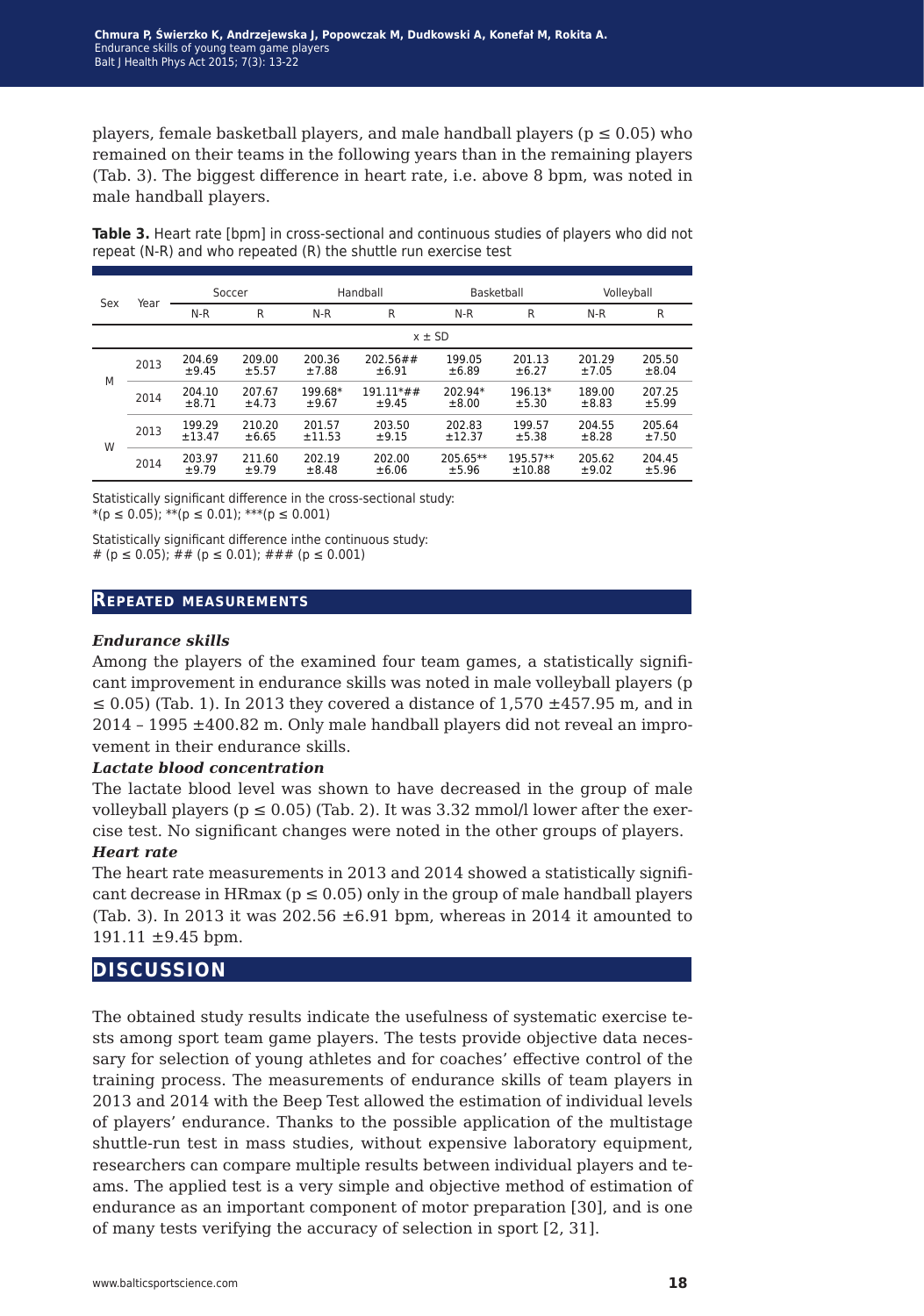The analysis of results of cross-sectional studies showed that the process of selection for Regional Teams in 2013 was correct. Out of eight studied teams, slightly lower endurance predispositions were only found in the male basketball and volleyball players who were selected for the teams again in 2014, in comparison with those who were not. The boys and girls who were selected for all the teams in 2014 for the first time demonstrated lower levels of endurance skills than players who were on their teams for the second season. It can be assumed that players selected for the regional teams display lower levels of endurance predispositions, but while on the team, their coaches make further selection of those players with higher endurance skills than others.

The girls who remained on the regional teams for two years had a higher blood lactate concentration than the girls who were only selected for 2013. This can be explained by a higher activity of anaerobic glycolysis enzymes and higher tolerance of the body to incremental fatigue [17], which most likely results from better training experience. This tendency wasnot, however, observed in female volleyball players in 2013. Higher lactate levels after the Beep Test were also noted in male soccer and handball players, and significantly higher in male volleyball players ( $p \le 0.05$ ). In the other groups of players the lactate concentration remained at a similar level, or was lower in players who repeated the tests in 2014. This can probably be explained by the use of incorrect training stimuli for the development of endurance skills.

The cross-sectional studies demonstrated no significant changes in HRmax at the end of the incremental exercise test in the female teams. This means that the training process of these female players involved too few sport-specific training loads, especially of short duration and high intensity. Among the boys, a higher HRmax was noted in players who remained on the teams for two years than in the others, with the exception of male handball and basketball players in 2014.

A number of authors stress the volitional dimension of the performance of exercise tests, especially tests with incremental intensity [13, 32, 33]. Some players do perform the tests to the best of their ability, while others utilize their motor capabilities only partially. A coach should ensure that young athletes fully commit to the performance of exercise tests. Additionally, estimations of athletes' lactate concentration and the heart rate can help coaches eliminate those individuals who do not make full use of their exercise potential.

The continuous studies of players who performed the tests in 2013 and 2014 revealed a significant improvement in endurance skills in male volleyball players  $(p \le 0.05)$  and increases in all other groups with the exception of male handball players. The significant improvement in volleyball players may be indicative of the appropriate selection of endurance training means. It also appears that in a sport in which the players featured the lowest level of endurance skills, the secan be most easily improved through proper training. The fact that volleyball players covered a significantly longer distance with concurrently a significantly lower blood lactate concentration ( $p \le 0.05$ ) shows that endurance training was optimal for this particular group of players. It may come as a surprise since volleyball is characterized by short-lasting and explosive exercises rather than endurance exercises [34]. The lower levels of endurance skills in male handball players may be a result of their partial commitment to the test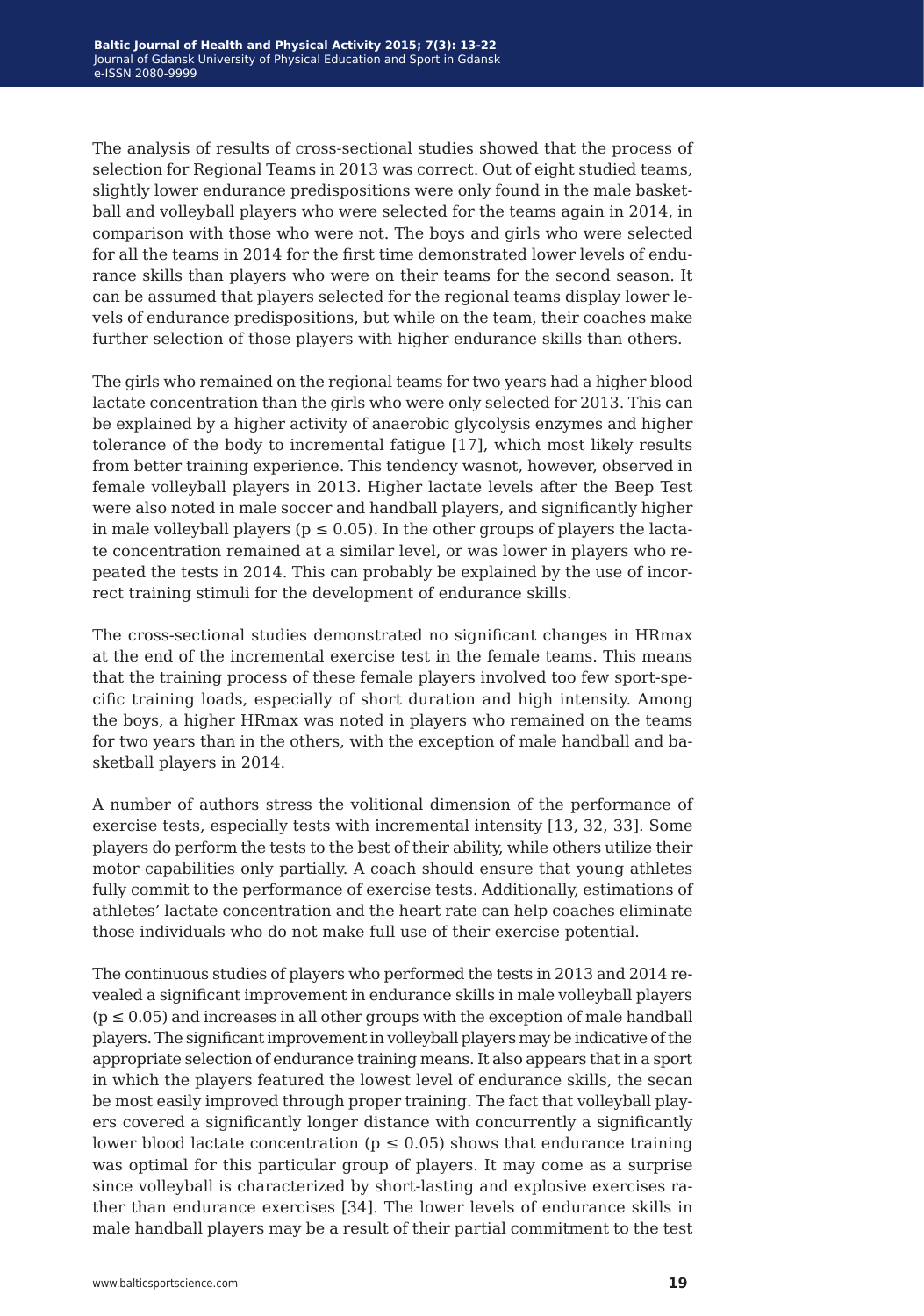performance as indicated by their lower blood lactate and significantly lower HRmax in the tests from 2014.

Moreover, concurrent decreases in HRmax and lactate concentration with increases in the levels of endurance skills were found among female handball and basketball players and male soccer players. Although these changes were statistically non-significant, they indicate proper adaptive tendencies in developing players' endurance skills. An increasing tendency in the covered distance was also observed in female soccer and volleyball players and in male basketball players; however, their physiological-biochemical reactions were ambiguous and did not indicate and anticipate adaptation to endurance efforts. The question remains whether these changes were the result of rational training or natural development. A number of authors have observed that that human motor fitness during the period of progressive development is mainly associated with somatic development [1, 6]. Team sports coaches often select children who develop faster and are a few months older than their peers [35]. However, during a subsequent period of training, individuals who are biologically older do not show significant improvements inmotor skills in comparison with those who develop more gradually [26].

## **conclusions**

Significantly higher levels of endurance skills in young male handball, basketball and volleyball players and in female volleyball players who remained on the regional teams for two years may be evidence of their proper selection and optimal training.

Significant changes in blood lactate concentration in young team games players revealed in cross-sectional and continuous studies were only found in young male volleyball players. The players who remained on their teams for two years had a higher blood lactate level following the Beep Test. This can be indicative of their higher tolerance to incremental fatigue. The lower lactate concentration in the continuous studies in 2014 and, simultaneously, a significantly longer distance covered in the incremental test indicate proper adaptation of the players' bodies to performing endurance exercise tests.

A significantly lower heart rate in the cross-sectional studies was observed only in male handball and basketball players and female basketball players, whereas in the continuous studies lower HR was only found in male handball players. These results can also reveal the body's proper adaptation to developing endurance skills. The estimation of physiological-biochemical reactions through exercise tests can effectively enhance the optimization of training loads. Further research is necessary to provide more data on young talented athletes, especially during the period of their most intensive biological development.

### **acknowledgements**

The study was financially supported by the Polish Ministry of Research and Higher Education program "Development of Academic Sport in Poland, 2013" (research project no. RSA2 019 52: "Estimation of young people's predispositions to train sport team games").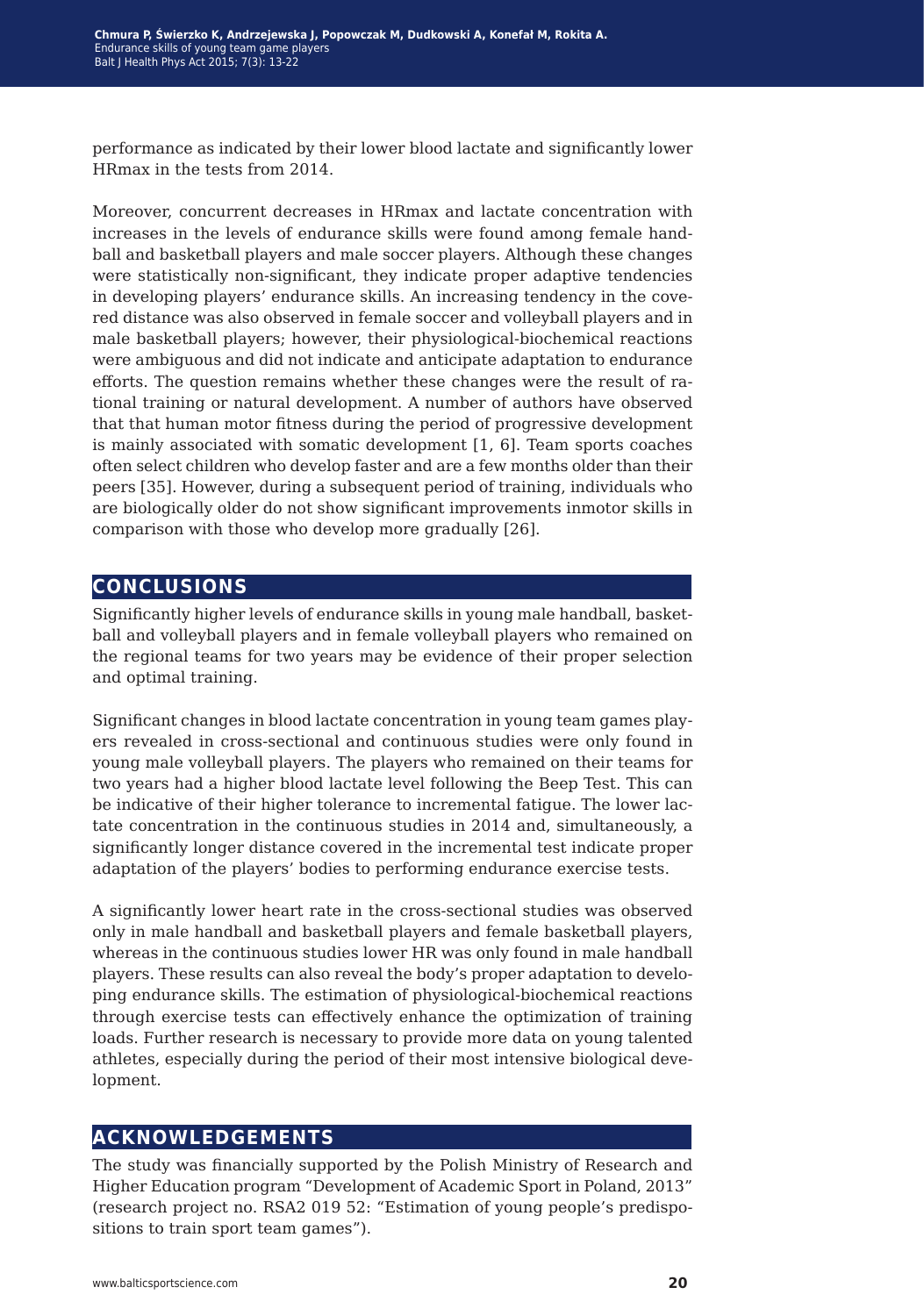#### **references**

- [1] Misiolek E, Korzewa L. Sprawnosc motoryczna chlopcow uprawiajacych pilke reczna w momencie naboru I po dwoch latach szkolenia na tle populacji wroclawskiej [Motor efficiency of boys practising handball at the time of recruitment and after two years of training compared to the population of Wroclaw]. Rozprawy Naukowe Akademii Wychowania Fizycznego we Wroclawiu. 2012;39:177-184. Polish.
- [2] Reilly T, Williams AM, Nevill A, Franks A. A multidisciplinary approach to talent identification in soccer. J Sports Sci. 2000;18(9):695-702.
- [3] Trnicic S, Papic V, Trnicic V, Vukiceuic D. Player selection procedures in team sports game. Acta Kinesiologica. 2008;2(1):24-28.
- [4] Ie Gall F, Carling C, Williams M, Reilly T. Anthropometric and fitness characteristics of international, professional and amateur male graduate soccer players from an elite youth academy. J Sci Med Sport. 2010;13:90-95.
- [5] Ré AHN, Cattuzzo MT, Santos FMC, Monteiro CBM. Anthropometric characteristics, field test scores and match-related technical performance in youth indoor soccer players with different playing status. Int J of Perform Anal Sport. 2014;14:482-492.
- [6] Malina RM, Cumming SP, Kontos AP, Eisenmann JC, Ribeiro B, Aroso J. Maturity-associated variation in sport-specific skills of youth soccer players aged 13-15 years. J Sports Sci. 2005;23(5):515-22.
- [7] Halson SL. Monitoring training load to understand fatigue in athletes. Sports Med. 2014;44 Suppl 2:139-47.
- [8] Chmura J. Rozgrzewka. Podstawy fizjologiczne i zastosowanie praktyczne [Warm-up. Physiological basics and practical application]. Wydanie I, Warszawa: Wydawnictwa Lekarskie PZWL; 2014. Polish.
- [9] Jastrzebski Z, Glowacki A, Rompa P, Stepien P, Radziminski L. Obciazenia treningowe a poziom wybranych zdolnosci motorycznych mlodych pikarzy noznych w rocznym cyklu szkolenia [Training loads and the level of the selected motor skills in young soccer players in an annual training cycle]. In: Jastrzebski Z, editor. Teoria i praktyka wychowania fizycznego i sportu. T. 1 [Theory and practice of physical education and sports. Vol. 1]. Lodz: Wyzsza Szkola Sportowa; 2012. Polish.
- [10] Akubat I, Patel E, Barrett S, Abt G. Methods of monitoring the training and match load and their relationship to changes in fitness in professional youth soccer players. J Sports Sci. 2012;30(14):1473-80.
- [11] Carling C. Analysis of physical activity profiles when running with the ball in a professional soccer team. J Sports Sci. 2010;28(3):319-326.
- [12] Jaskulska E, Bichowska M, Bargowski M, Stepien P, Jastrzebski Z. Ocena obciazen treningowych I wydolnosci fizycznej pilkarzy noznych juniorow w okresie przygotowawczym [Evaluation of training loads and physical capacity of soccer players during the preparatory period]. In: Jastrzebski Z, editor. Teoria i praktyka wychowania fizycznego i sportu. T. 2 [Theory and practice of physical education and sports. Vol. 2.]. Lodz: Wyzsza Szkola Sportowa; 2012. Polish.
- [13] Payne SM, Hudson J, Akehurst S, Ntoumanis N. Development and initial validation of the Impression Motivation in Sport Questionnaire - Team. J Sport Exerc Psychol. 2013;35(3):281-98.
- [14] Causer J, Ford PR. "Decisions, decisions, decisions": transfer and specificity of decision-making skill between sports. Cogn Process. 2014;15(3):385-9.
- [15] Ostojic SM, Mazic S, Dikic N. Profiling in basketball: physical and physiological characteristics of elite players. J Strength Cond Res. 2006;20(4):740-4.
- [16] Buchheit M, Laursen PB. High-intensity interval training, solutions to the programming puzzle. Part II: anaerobic energy, neuromuscular load and practical applications. Sports Med. 2013;43(10):927-54.
- [17] Chmura J. Chmura P. Ciaston J. Przygotowanie motoryczne do wysilku startowego [Motor preparation for competitive effort]. Sport Wyczynowy. 2008;10-12;49-61. Polish.
- [18] Carvalho HM, Bidaurrazaga-Letona I, Lekue JA, Amado M, Figueiredo AJ, Gil SM. Physical growth and changes in intermittent endurance run performance in young male Basque soccer players. Res Sports Med. 2014;22(4):408-24.
- [19] Gronek P, Holdys J. Genes and physical fitness. Trends Sport Sci. 2013;1(20):16-29.
- [20] Gronek P, Holdys J, Konarski J, Krysciak J, Wolc A. ACE I/D genotype in professional field hockey players. Trends Sport Sci. 2013;1(20):36-40.
- [21] Coutts AJ, Reaburn P, Piva TJ, Rowsell GJ. Monitoring for overreaching in rugby league players. Eur J Appl Physiol. 2007;99(3):313-24.
- [22] Nikolaidis PT. Age-predicted vs. measured maximal heart rate in young team sport athletes. Niger Med J. 2014;55(4):314-20.
- [23] Randers MB, Andersen TB, Rasmussen LS, Larsen MN, Krustrup P. Effect of game format on heart rate, activity profile, and player involvement in elite and recreational youth players. Scand J Med Sci Sports. 2014:24 (1):17-26.
- [24] Bangsbo J, Mohr M, Krustrup P. Physical and metabolic demands of training and match-play in the elite football player. J Sport Sci. 2006;24(7):665-74.
- [25] Le Meur Y, Hausswirth C, Natta F, Couturier A, Bignet F, Vidal PP. A multidisciplinary approach to overreaching detection in endurance trained athletes. J Appl Physiol. 2013;114(3):411-20.
- [26] Léger LA, Lambert J. A maximal multistage 20-m shuttle run test to predict VO2max. Eur J Appl Physiol. 1982;49(1):1-12.
- [27] Léger LA, Mercier D, Gadoury C, Lambert J. The multistage 20-metre shuttle run test for aerobic fitness. J Sports Sci. 1988 6:93-101.
- [28] Kobiałka K, Kawczynski A, Mroczek D, Klimek A, Chmura J. Blood lactate concentrations in the top Polish sprinters during the 100-meter dash. JKES. 2014;24(24):23-27.